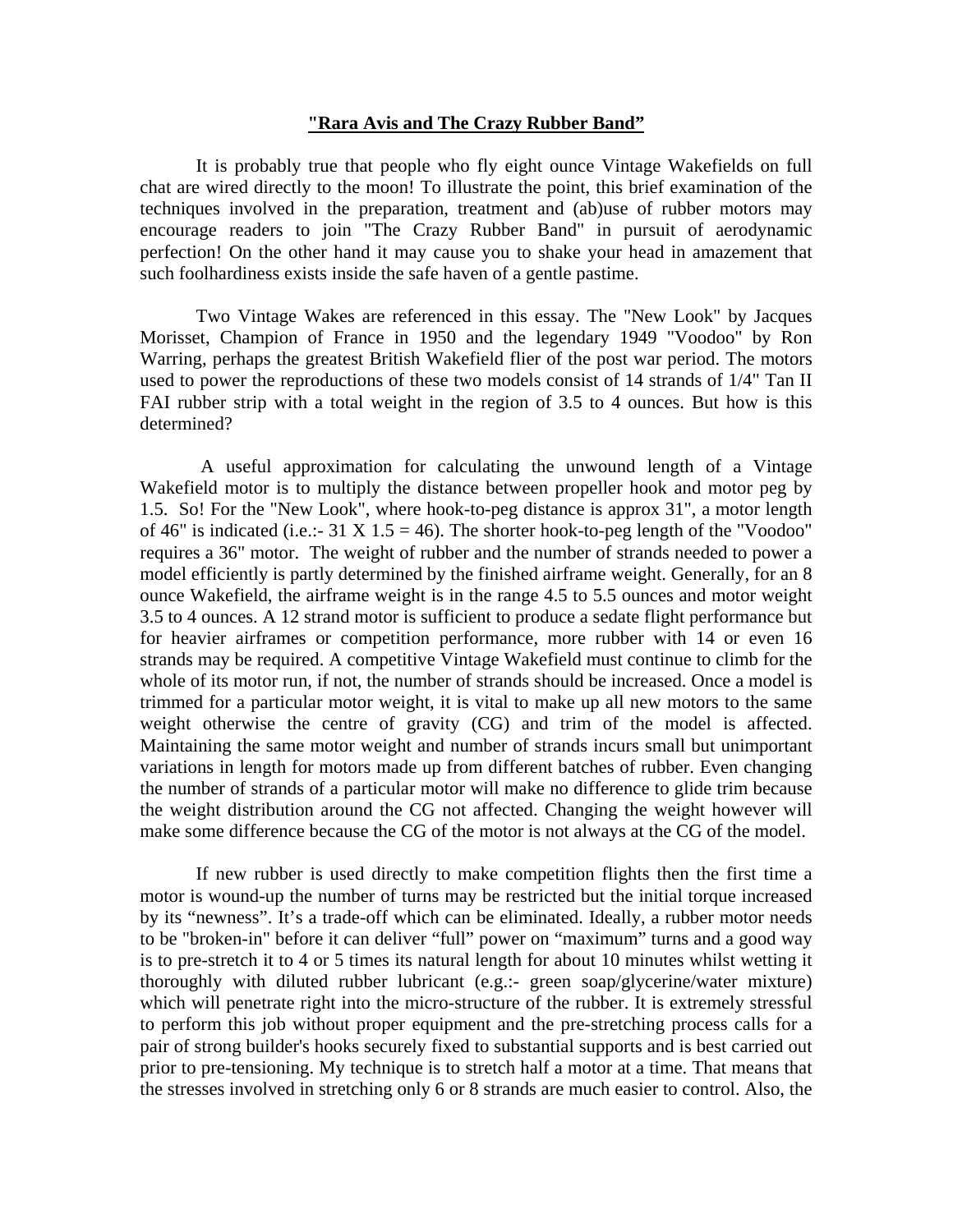exercise will demonstrate the immense power involved in dealing with these motors, and demands great care to avoid damage or personal injury! Foretaste of rigours yet to come!

 A Vintage Wakefield motor is pre-tensioned (braided) to ensure it distributes itself evenly between motor hook and rear peg during and after it unwinds. There are several methods of braiding but an easy way when (say) making up a 12 strand motor is to produce two 6 strand loops to the calculated length joined together with a bobbin fixed to a secure anchor point (door handles are not recommended as they can fly off with disastrous results). Wind half the tensioning turns clockwise onto each half motor before bringing the two ends together with a motor hook. The full 12 strand motor is then lightly wound and allowed to unwind, to produce a neatly braided motor. A 14 strand motor is similarly made, but needless to say, the 6 and 8 strand loops must be of the same length.

 A simple estimate for the correct number of tensioning turns is to multiply the untensioned length by a factor of 2.6. So, for a 31" motor, 80 pre-tensioning turns will be needed (i.e.:- 31 X 2.6 = 80), 40 on each half. Similarly, for our 46" motor a total of 120 pre-tensioning turns are required, although, to equalize the tensioning effect on (say) 14 strands, it is necessary to slightly reduce the number of turns on the 8 strand portion to (say) 55, and wind the remaining 65 turns on the 6 strand portion! This is an empirical differential and will vary a little for different motor lengths. Without equalized tensioning effect the final result is lumpy and simply looks wrong. If the overall result is a smoothly braided effect then it is OK. Going to 16 strands makes for easier pre-tensioning but it has to be said that the "fear factor" involved in putting on maximum turns is greatly increased and the trimming issues are more difficult to overcome.

 A complex alternative is to individually pre-wind each pair of strands using a long adjustable jig made up with an anchor point at one end and 7 or more cup-hooks at the other end. So! For our 46", 14 strand example above, 60 turns (Yes! Think about it?) are required for each pair of strands. All the pre-wound pairs are then brought to the motor hook and (again) the whole motor lightly wound and unwound to produce a delightful "Rastafarian" braid. A distinct advantage of this method of pre-tensioning is that the motor generally distributes itself more evenly between motor hook and rear peg after it unwinds with less risk of bunching and consequent shift of CG for the glide phase of the flight. I have found this to be an distinct advantage when using a folding propeller arrangement such as with the "New Look" because these models appear more sensitive to a slight rearward CG shift resulting in a severe hammerhead stall developing during the glide phase. Adjusting the number of tensioning turns slightly will result in a tighter or looser result and is a useful adjustment to minimize the "Whiskering" effect when the motor is fully unwound. The aim with any tensioning method must always be to get the pre-wound turns "Just Right" to minimize any CG shift from flight to flight.

 As a point of interest, when bringing each half of the tensioned motor to a "Tim Grey" motor hook, put half on one arm and half on the other arm and lock them together with a small rubber band. This has the effect of preventing the motor from climbing up the hook because each half tries to climb in opposite directions.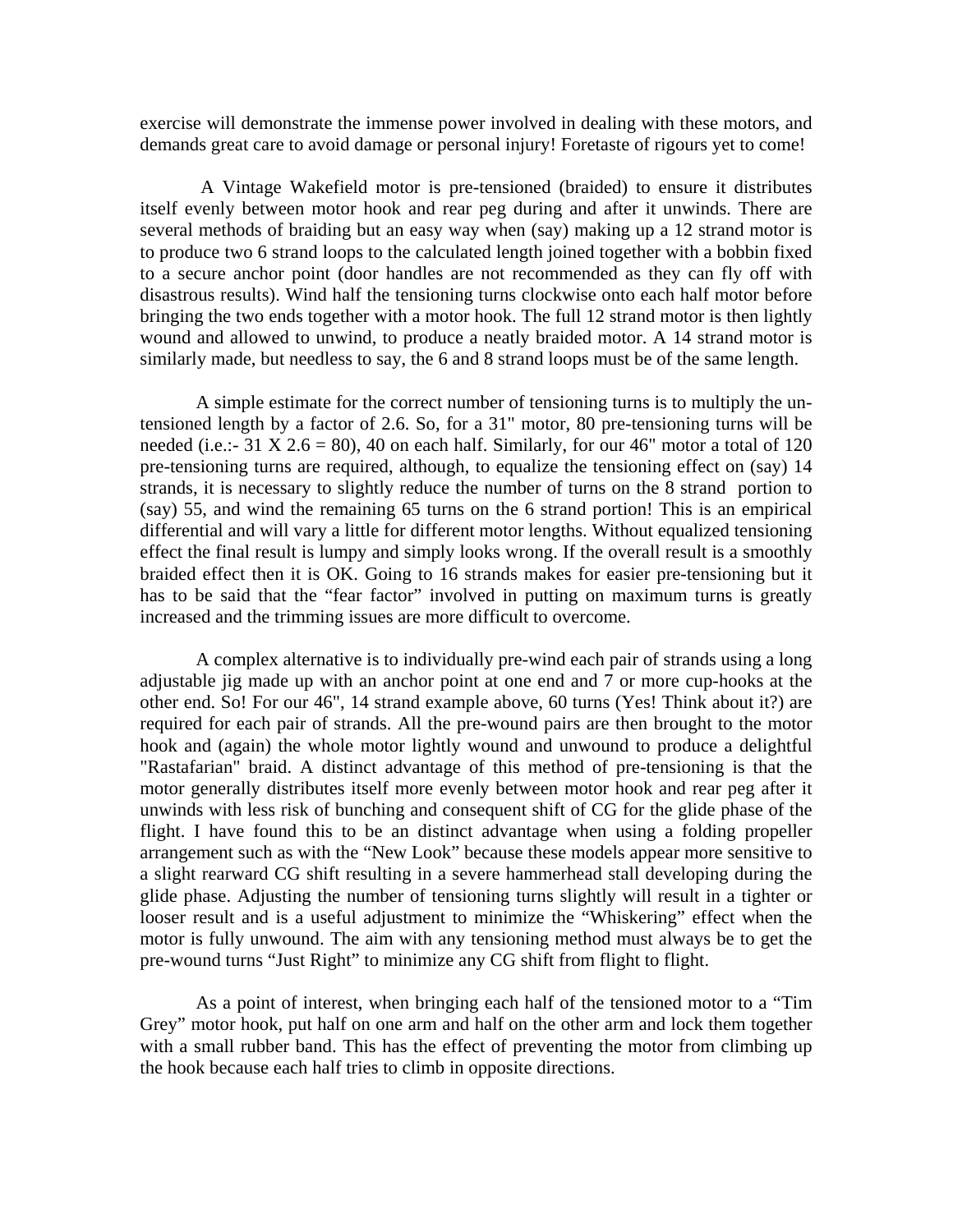When the time comes to generate full power and efficiency from a Vintage Wakefield motor, then winding to maximum turns requires a keen appreciation of the forces involved, strong equipment, considerable attention to detail, and a total lack of fear! These days, models are mounted in a strong winding jig secured to terra-firma by guy-ropes. A stout metal rod passing through a hollow rear motor peg restrains the fuselage, whose front-end is horizontally supported by a forward extension to the jig. A winding tube encloses the motor preventing damage to the model in the event of motor breakage and involves clever use of an extension winding rod (often incorporating a Torque Meter) facilitating removal of the tube prior to flight. A strong winder can be made from a modified double geared hand-drill with grip handle and cam-operated counter!

 Be warned! It is wise to double-check the soundness of all hooks and connections! There is no forgiveness when part of a winder detaches from the rest and smashes into the front of the fuselage from a great distance energised by 14 strands of 1/4" rubber. More so if the motor happens to be half wound at the time because the twisting effect of the detached item will shred everything within reach, to the point where you could start you own splinter group.

 In preparation for winding any rubber motor, it is important to have some idea of the maximum possible number of turns and the associated torque it will produce in order to bring about a satisfactory flight. A reasonable "maximum turns" guide for 14 strands of 1/4" Tan II FAI rubber is about 23 turns per inch of un-tensioned motor. So for a 46" motor something like 1050 turns will be the upper target. However with variable rubber quality these numbers are only a fair guide and over time it is wise to maintain accurate records to establish safe maximum limits for each grade of rubber encountered. The resultant torque generated may be in excess of 80 inch-ounces and this is a key factor in ensuring a reliable flight pattern. Whilst this essay is not a guide to trimming it is a guide to safe technique and exceeding the torque level for which a model has been trimmed can cause deadly flight problems such as looping or power stalling. Both maximum turns and torque may vary between motors so be prepared to modify the winding target as the process develops. With the propeller disconnected from its hook and placed conveniently near to the model nose together with a six inch rod or screwdriver, the motor is pulled through the winding tube by the extension rod or combination torque meter which is then connected to the mechanical winder. Let's say the target is 1000 turns?

 Commence by zeroing the turns counter, taking up the motor slack and gently winding on a few clockwise turns, walking slowly backwards away from the model whilst continuing to wind on about 50 turns until the motor is stretched out 3 or 4 times its original length. This means that for a 46" motor the winder/winding extension rod is now 15 to 20 feet from the model nose and everything has come under very considerable tension! It is interesting to note at this point that any nearby spectators always take two involuntary steps away from the model in a nervous gesture of self preservation! This is a rich luxury denied to the modeller, who remains directly aligned with the whole kit n' kaboodle for the next few minutes and who may feel it is an appropriate time to offer quiet prayers to a chosen Saviour! Without pausing, the motor is slowly wound up until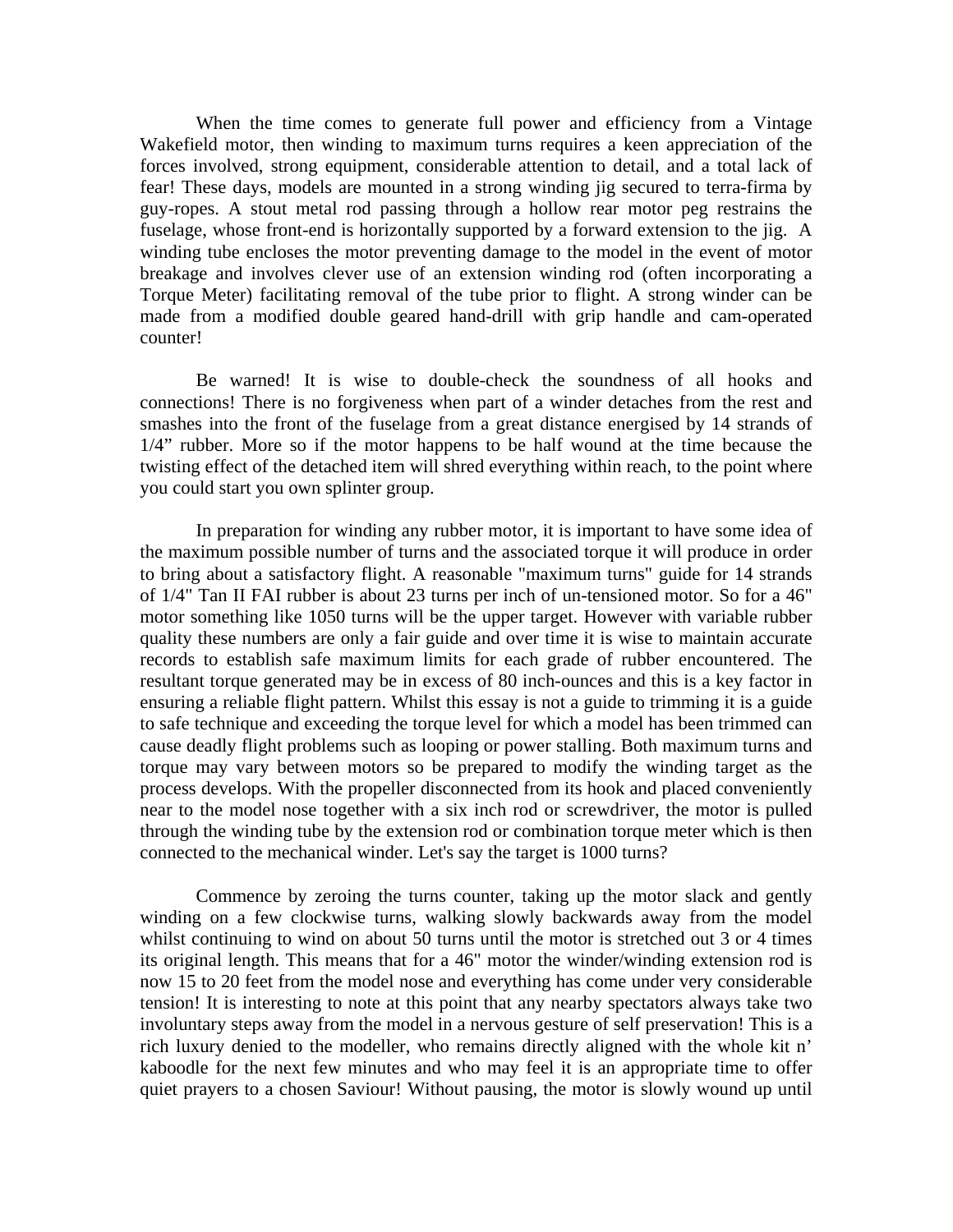half (500) of the target turns have been delivered and continued by winding on the remaining 500 turns whilst walking slowly in towards the model judging the motor hook's arrival at the nose to coincide with the last few of the 1000 target turns. The motor is now as hard as iron and glistening with expelled rubber lubricant! Checking the torque meter during the last 200 turns will reveal if the desired torque is being achieved. If too little, then a few more turns will satisfy the need. If too much, then backing off few turns will reduce the torque to a safer level if required. (Deep breathing is generally a good idea at this point!)

 The winding technique described above is very easily disrupted by inquisitive onlookers who may choose a delicate moment to enquire "how many turns" you have just put on. Ignoring such requests for information may appear rude but, believe me, this is no time for idle chatter. Also, it is often the case that the process of walking towards the model whilst completing the application of turns happens too fast. If so, this will induce rearward bunching of the motor as it unwinds with a resultant critical (stalling) CG shift. Alternatively it's possible to reach maximum turns before making the full distance coming in. In this case, closing the gap without applying any more turns will result in horrendous front bunching, making it near impossible to remove the winding tube let alone stuffing this complete mess into the front of the fuselage. Technique is everything!

 Holding the winder securely in the right hand (for right hander's), gentle sliding of the winding tube from inside the model all the way up the extension rod towards the winder cleverly exposes the motor hook just poking an inch or so from the fuselage nose! Again, left handed, pick up and insert the nearby rod/screwdriver through the motor hook and grasp both motor and rod very firmly indeed. Assume that life itself is dependent upon this grip! Now discard the disconnected winding rod, winder and tube to the fall of gravity, pick up the propeller mechanism which lays nearby (doesn't it?) and with the right hand, fiddle it's hook onto the motor hook and engage any free wheeling clutch or other mechanisms to prevent the motor releasing all it's power in an instantaneous "shaft run" that can totally destroy anything within reach.

 One thousand turns unwinding in just a few seconds is a pretty spectacular event, and if the palm of you hand is close by, expect to be making a hospital visit quite soon and it won't be to see an aging relative. Ensuring that the propeller nose-block is correctly inserted into the model's nose set the prop stop mechanism or use the left hand to prevent the propeller from rotating, remove the stout metal rod which restrains the model in the winding jig and with both hands steady the airplane against the breeze which always gusts at this exact time.

 The moment draws near! Checking rigging angles to be sure that nothing is misaligned at nose, wing, tail or fin, setting the de-thermaliser, walking to a chosen launch area, simultaneously sensing the strength and direction of the breeze, patiently awaiting that remote but detectable puff of warmer air signaling a passing thermal. Alternatively, watching a pole mounted thermometer and the curvaceous undulations of a Mylar streamer will indicate the exact moment to launch. Bending knees and spine to touch wheels and sub-fin on the tarmac, releasing propeller micro-seconds before letting go the